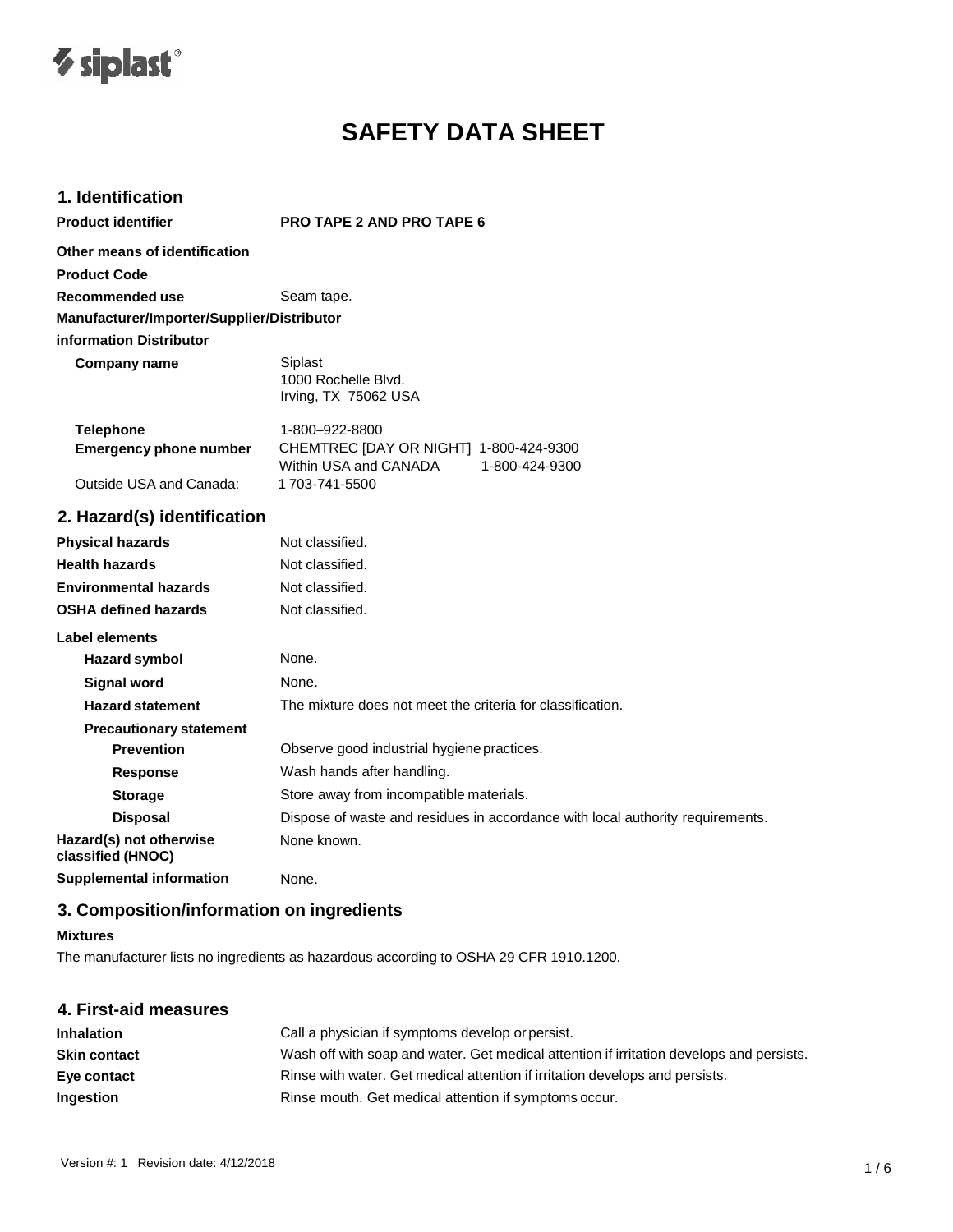| Indication of immediate<br>medical attention and special<br>treatment needed | Direct contact with eyes may cause temporary irritation.                                                                                      |
|------------------------------------------------------------------------------|-----------------------------------------------------------------------------------------------------------------------------------------------|
| <b>General information</b>                                                   | Treat symptomatically.<br>Ensure that medical personnel are aware of the material(s) involved, and take precautions to<br>protect themselves. |
| 5. Fire-fighting measures                                                    |                                                                                                                                               |
| Suitable extinguishing media                                                 | Water fog. Foam. Dry chemical powder. Carbon dioxide (CO2).                                                                                   |
| Unsuitable extinguishing<br>media                                            | Do not use water jet as an extinguisher, as this will spread the fire.                                                                        |
| Specific hazards arising from<br>the chemical                                | During fire, gases hazardous to health may be formed.                                                                                         |
| Special protective equipment<br>and precautions for firefighters             | Self-contained breathing apparatus and full protective clothing must be worn in case of fire.                                                 |
| <b>Fire fighting</b><br>equipment/instructions                               | Move containers from fire area if you can do so without risk.                                                                                 |
| <b>Specific methods</b>                                                      | Use standard firefighting procedures and consider the hazards of other involved materials.                                                    |
| <b>General fire hazards</b>                                                  | No unusual fire or explosion hazards noted.                                                                                                   |

#### **6. Accidental release measures**

| Personal precautions,<br>protective equipment and<br>emergency procedures | Keep unnecessary personnel away. For personal protection, see section 8 of the SDS.                                                                                                                                                                                                              |
|---------------------------------------------------------------------------|--------------------------------------------------------------------------------------------------------------------------------------------------------------------------------------------------------------------------------------------------------------------------------------------------|
| Methods and materials for<br>containment and cleaning up                  | Large Spills: Stop the flow of material, if this is without risk. Dike the spilled material, where this is<br>possible. Cover with plastic sheet to prevent spreading. Absorb in vermiculite, dry sand or earth<br>and place into containers. Following product recovery, flush area with water. |
|                                                                           | Small Spills: Wipe up with absorbent material (e.g. cloth, fleece). Clean surface thoroughly to<br>remove residual contamination.                                                                                                                                                                |
| <b>Environmental precautions</b>                                          | Never return spills to original containers for re-use. For waste disposal, see section 13 of the SDS.<br>Avoid discharge into drains, water courses or onto the ground.                                                                                                                          |

### **7. Handling and storage**

| <b>Precautions for safe handling</b> | Observe good industrial hygiene practices.                                                         |
|--------------------------------------|----------------------------------------------------------------------------------------------------|
| Conditions for safe storage,         | Store in original tightly closed container. Store away from incompatible materials (see Section 10 |
| including any incompatibilities      | of the SDS).                                                                                       |

#### **8. Exposure controls/personal protection**

**Occupational exposure limits** No exposure limits noted foringredient(s).

**Biological limit values** No biological exposure limits noted for the ingredient(s).

**Appropriate engineering controls** Good general ventilation (typically 10 air changes per hour) should be used. Ventilation rates should be matched to conditions. If applicable, use process enclosures, local exhaust ventilation, or other engineering controls to maintain airborne levels below recommended exposure limits. If exposure limits have not been established, maintain airborne levels to an acceptable level.

#### **Individual protection measures, such as personal protective equipment**

| <b>Eye/face protection</b>                       | If contact is likely, safety glasses with side shields are recommended.   |
|--------------------------------------------------|---------------------------------------------------------------------------|
| <b>Skin protection</b><br><b>Hand protection</b> | For prolonged or repeated skin contact use suitable protective gloves.    |
|                                                  |                                                                           |
| Other                                            | Wear suitable protective clothing.                                        |
| <b>Respiratory protection</b>                    | In case of insufficient ventilation, wear suitable respiratory equipment. |
| <b>Thermal hazards</b>                           | Wear appropriate thermal protective clothing, when necessary.             |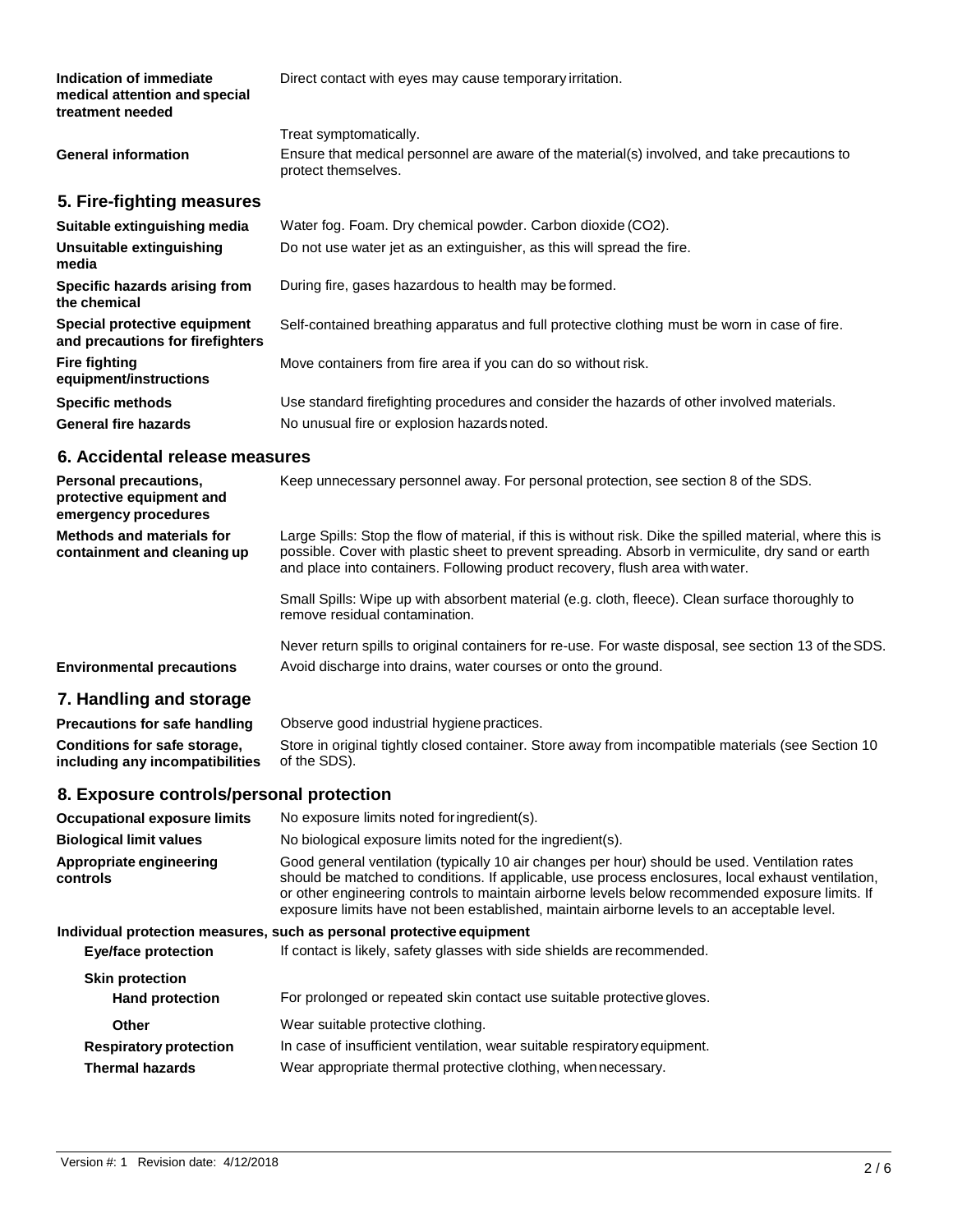Always observe good personal hygiene measures, such as washing after handling the material and before eating, drinking, and/or smoking. Routinely wash work clothing and protective equipment to remove contaminants.

#### **9. Physical and chemical properties**

| Appearance                                        |                                                                                                                          |
|---------------------------------------------------|--------------------------------------------------------------------------------------------------------------------------|
| <b>Physical state</b>                             | Solid.                                                                                                                   |
| <b>Form</b>                                       | Gray tacky compound on backing.                                                                                          |
| Color                                             | Gray.                                                                                                                    |
| Odor                                              | Mild rubber.                                                                                                             |
| <b>Odor threshold</b>                             | Not available.                                                                                                           |
| рH                                                | Not available.                                                                                                           |
| Melting point/freezing point                      | Not available.                                                                                                           |
| Initial boiling point and boiling<br>range        | 572 °F estimated.                                                                                                        |
| <b>Flash point</b>                                | Not available.                                                                                                           |
| <b>Evaporation rate</b>                           | Not available.                                                                                                           |
| Flammability (solid, gas)                         | Not applicable.                                                                                                          |
| Upper/lower flammability or explosive limits      |                                                                                                                          |
| <b>Flammability limit - lower</b><br>(%)          | Not available.                                                                                                           |
| <b>Flammability limit - upper</b><br>(%)          | Not available.                                                                                                           |
| Explosive limit - lower (%)                       | Not available.                                                                                                           |
| Explosive limit - upper (%)                       | Not available.                                                                                                           |
| Vapor pressure                                    | 0.02 hPa estimated                                                                                                       |
| <b>Vapor density</b>                              | Not available.                                                                                                           |
| <b>Relative density</b>                           | Not available.                                                                                                           |
| Solubility(ies)                                   |                                                                                                                          |
| <b>Solubility (water)</b>                         | Not available.                                                                                                           |
| <b>Partition coefficient</b><br>(n-octanol/water) | Not available.                                                                                                           |
| Auto-ignition temperature                         | Not available.                                                                                                           |
| <b>Decomposition temperature</b>                  | Not available.                                                                                                           |
| <b>Viscosity</b>                                  | Not available.                                                                                                           |
| <b>Other information</b>                          |                                                                                                                          |
| <b>Density</b>                                    | Not available.                                                                                                           |
| <b>Flammability class</b>                         | Not available.                                                                                                           |
| <b>Percent volatile</b>                           | $0\%$                                                                                                                    |
| <b>Specific gravity</b>                           | 1.0                                                                                                                      |
| <b>VOC</b>                                        | 0 g/l Regulatory estimated<br>0 lbs/gal Regulatory estimated<br>0 g/l Material estimated<br>0 lbs/gal Material estimated |

## **10. Stability and reactivity**

| <b>Reactivity</b>               | The product is stable and non-reactive under normal conditions of use, storage and transport. |
|---------------------------------|-----------------------------------------------------------------------------------------------|
| <b>Chemical stability</b>       | Material is stable under normal conditions.                                                   |
| <b>Possibility of hazardous</b> | No dangerous reaction known under conditions of normal use.                                   |
| <b>reactions</b>                |                                                                                               |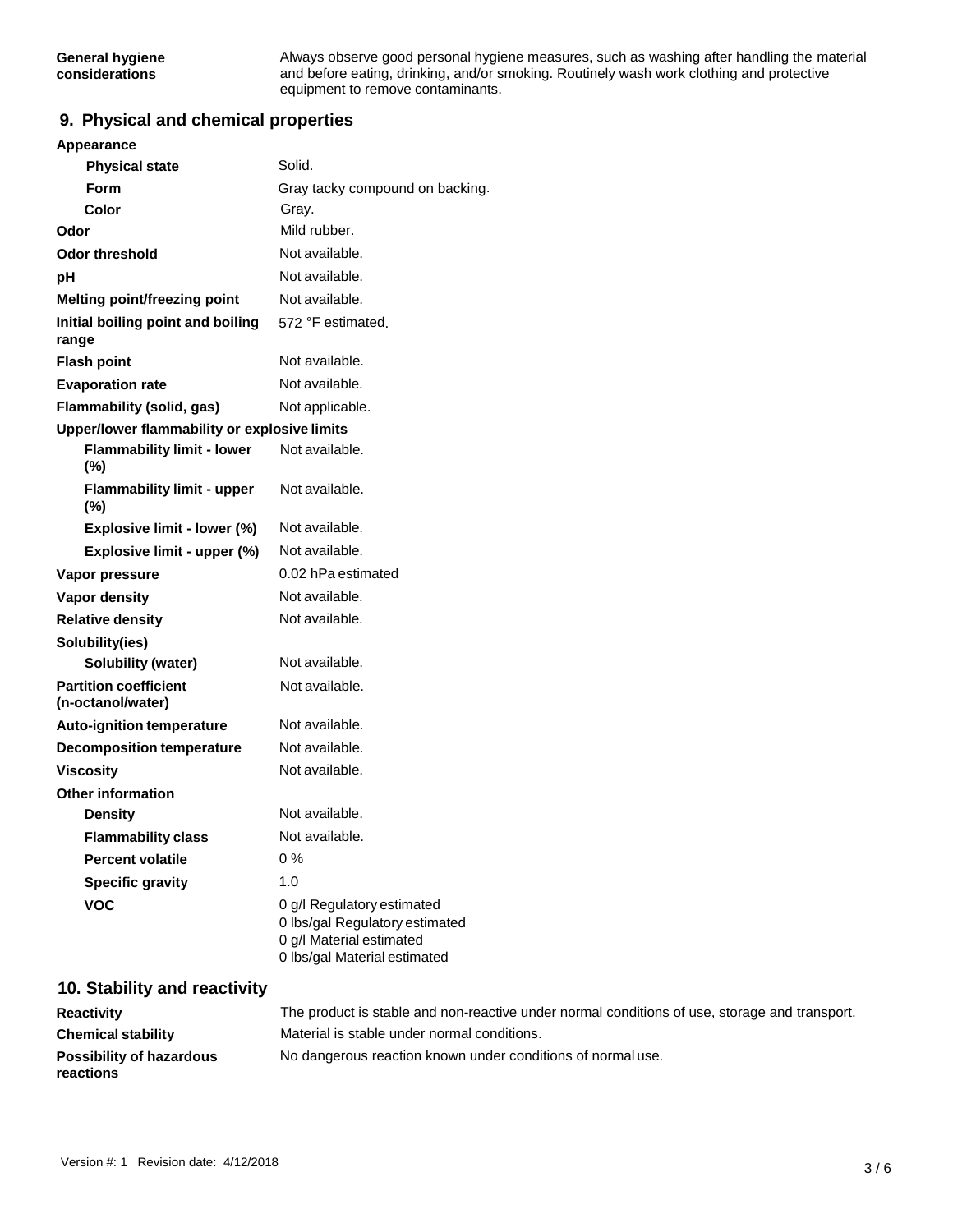| <b>Conditions to avoid</b>     | Contact with incompatible materials.           |
|--------------------------------|------------------------------------------------|
| Incompatible materials         | Strong oxidizing agents.                       |
| <b>Hazardous decomposition</b> |                                                |
| products                       | No hazardous decomposition products are known. |

## **11. Toxicological information**

| Information on likely routes of exposure                                           |                                                                                                                     |
|------------------------------------------------------------------------------------|---------------------------------------------------------------------------------------------------------------------|
| <b>Inhalation</b>                                                                  | No adverse effects due to inhalation are expected.                                                                  |
| <b>Skin contact</b>                                                                | No adverse effects due to skin contact are expected.                                                                |
| Eye contact                                                                        | Direct contact with eyes may cause temporary irritation.                                                            |
| Ingestion                                                                          | Expected to be a low ingestion hazard.                                                                              |
| Symptoms related to the<br>physical, chemical and<br>toxicological characteristics | Direct contact with eyes may cause temporary irritation.                                                            |
| Information on toxicological effects                                               |                                                                                                                     |
| <b>Acute toxicity</b>                                                              | Not available.                                                                                                      |
| Skin corrosion/irritation                                                          | Prolonged skin contact may cause temporary irritation.                                                              |
| Serious eye damage/eye<br>irritation                                               | Direct contact with eyes may cause temporary irritation.                                                            |
| Respiratory or skin sensitization                                                  |                                                                                                                     |
| <b>Respiratory sensitization</b>                                                   | Not a respiratory sensitizer.                                                                                       |
| <b>Skin sensitization</b>                                                          | This product is not expected to cause skin sensitization.                                                           |
| Germ cell mutagenicity                                                             | No data available to indicate product or any components present at greater than 0.1% are<br>mutagenic or genotoxic. |
| Carcinogenicity                                                                    | This product is not considered to be a carcinogen by IARC, ACGIH, NTP, or OSHA.                                     |
|                                                                                    | OSHA Specifically Regulated Substances (29 CFR 1910.1001-1050)                                                      |
| Not listed.                                                                        |                                                                                                                     |
| <b>Reproductive toxicity</b>                                                       | This product is not expected to cause reproductive or developmental effects.                                        |
| Specific target organ toxicity -<br>single exposure                                | Not classified.                                                                                                     |
| Specific target organ toxicity -<br>repeated exposure                              | Not classified.                                                                                                     |
| <b>Aspiration hazard</b>                                                           | Not an aspiration hazard.                                                                                           |
| 12. Ecological information                                                         |                                                                                                                     |

| <b>Ecotoxicity</b>               | The product is not classified as environmentally hazardous. However, this does not exclude the<br>possibility that large or frequent spills can have a harmful or damaging effect on the environment. |
|----------------------------------|-------------------------------------------------------------------------------------------------------------------------------------------------------------------------------------------------------|
| Persistence and degradability    | No data is available on the degradability of this product.                                                                                                                                            |
| <b>Bioaccumulative potential</b> | No data available.                                                                                                                                                                                    |
| <b>Mobility in soil</b>          | No data available.                                                                                                                                                                                    |
| Other adverse effects            | No other adverse environmental effects (e.g. ozone depletion, photochemical ozone creation<br>potential, endocrine disruption, global warming potential) are expected from this component.            |

## **13. Disposal considerations**

| <b>Disposal instructions</b> | Collect and reclaim or dispose in sealed containers at licensed waste disposal site.                              |
|------------------------------|-------------------------------------------------------------------------------------------------------------------|
| Local disposal regulations   | Dispose in accordance with all applicable regulations.                                                            |
| Hazardous waste code         | The waste code should be assigned in discussion between the user, the producer and the waste<br>disposal company. |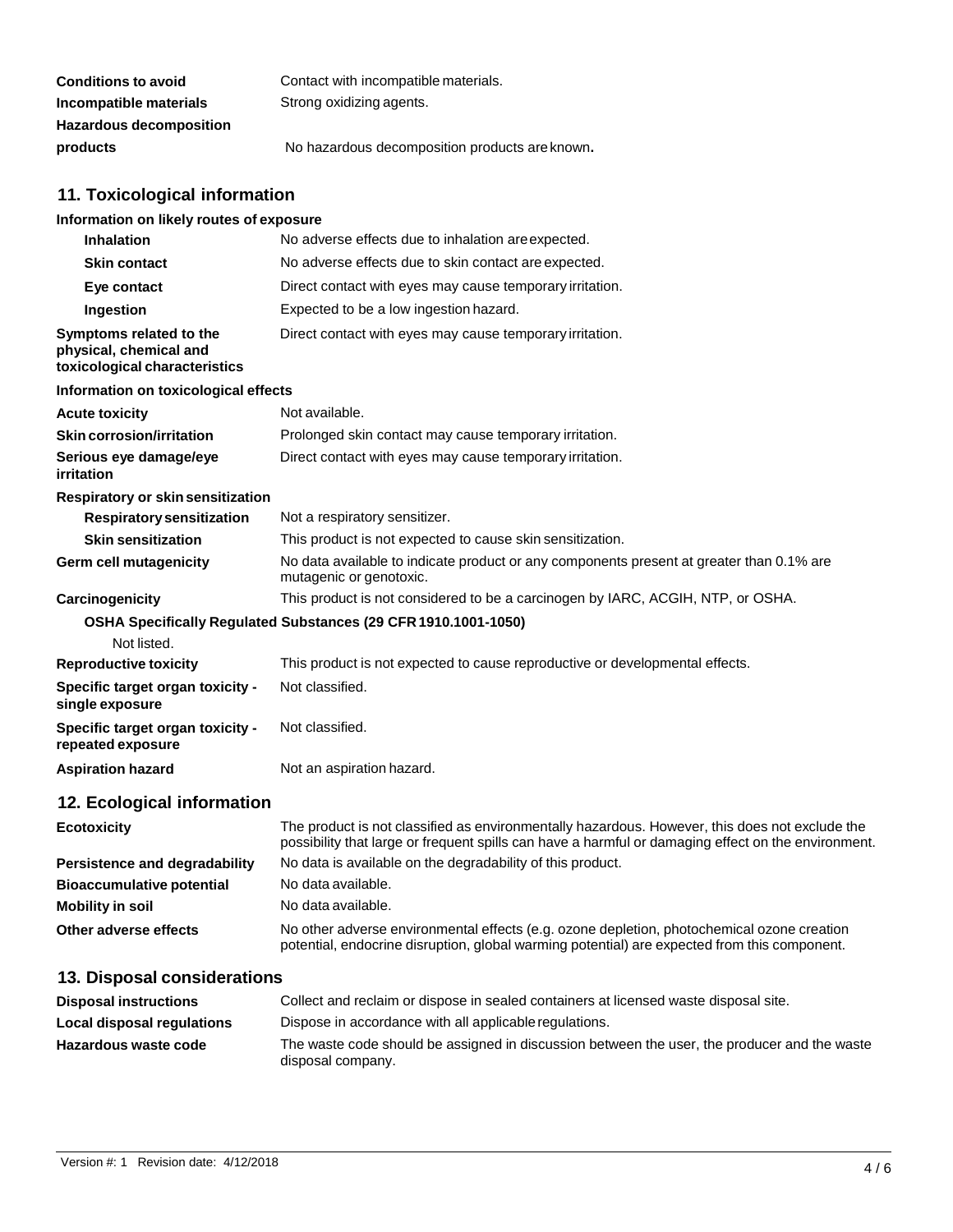**Waste from residues / unused** Dispose of in accordance with local regulations. Empty containers or liners may retain

**products** some product residues. This material and its container must be disposed of in a safe manner (see: Disposal instructions)

**Contaminated packaging** Since emptied containers may retain product residue, follow label warnings even after container is emptied. Empty containers should be taken to an approved waste handling site for recycling or disposal.

## **14. Transport information**

#### **DOT**

Not regulated as dangerous goods.

#### **IATA**

Not regulated as dangerous goods.

#### **IMDG**

Not regulated as dangerous goods.

**Transport in bulk according to Annex II of MARPOL 73/78 and the IBC Code** Not established.

#### **15. Regulatory information**

**US federal regulations** This product is not known to be a "Hazardous Chemical" as defined by theOSHA Hazard Communication Standard, 29 CFR1910.1200. All components are on the U.S. EPA TSCA Inventory List.

#### **TSCA Section 12(b) Export Notification (40 CFR 707, Subpt. D)**

Not regulated.

**CERCLA Hazardous Substance List (40 CFR 302.4)**

Not listed.

**SARA 304 Emergency release notification**

Not regulated.

**OSHA Specifically Regulated Substances (29 CFR 1910.1001-1050)**

Not listed.

#### **Superfund Amendments and Reauthorization Act of 1986**

| (SARA) Hazard categories |  | <i>Imme</i> |
|--------------------------|--|-------------|
|                          |  |             |

**(SARA) Hazard categories** Immediate Hazard - No Delayed Hazard - No Fire Hazard - No Pressure Hazard - No Reactivity Hazard - No

#### **SARA 302 Extremely hazardous substance**

Not listed.

**SARA 311/312 Hazardous** No **chemical**

**SARA 313 (TRIreporting)**

Not regulated.

#### **Other federal regulations**

**Clean Air Act (CAA) Section 112 Hazardous Air Pollutants (HAPs) List**

Not regulated.

**Clean Air Act (CAA) Section 112(r) Accidental Release Prevention (40 CFR 68.130)**

Not regulated.

**Safe Drinking Water Act**  Not regulated.

**(SDWA)**

#### **US state regulations**

**US. California Controlled Substances. CA Department of Justice (California Health and Safety Code Section 11100)** Not listed.

#### **US. Massachusetts RTK - Substance List**

Not regulated.